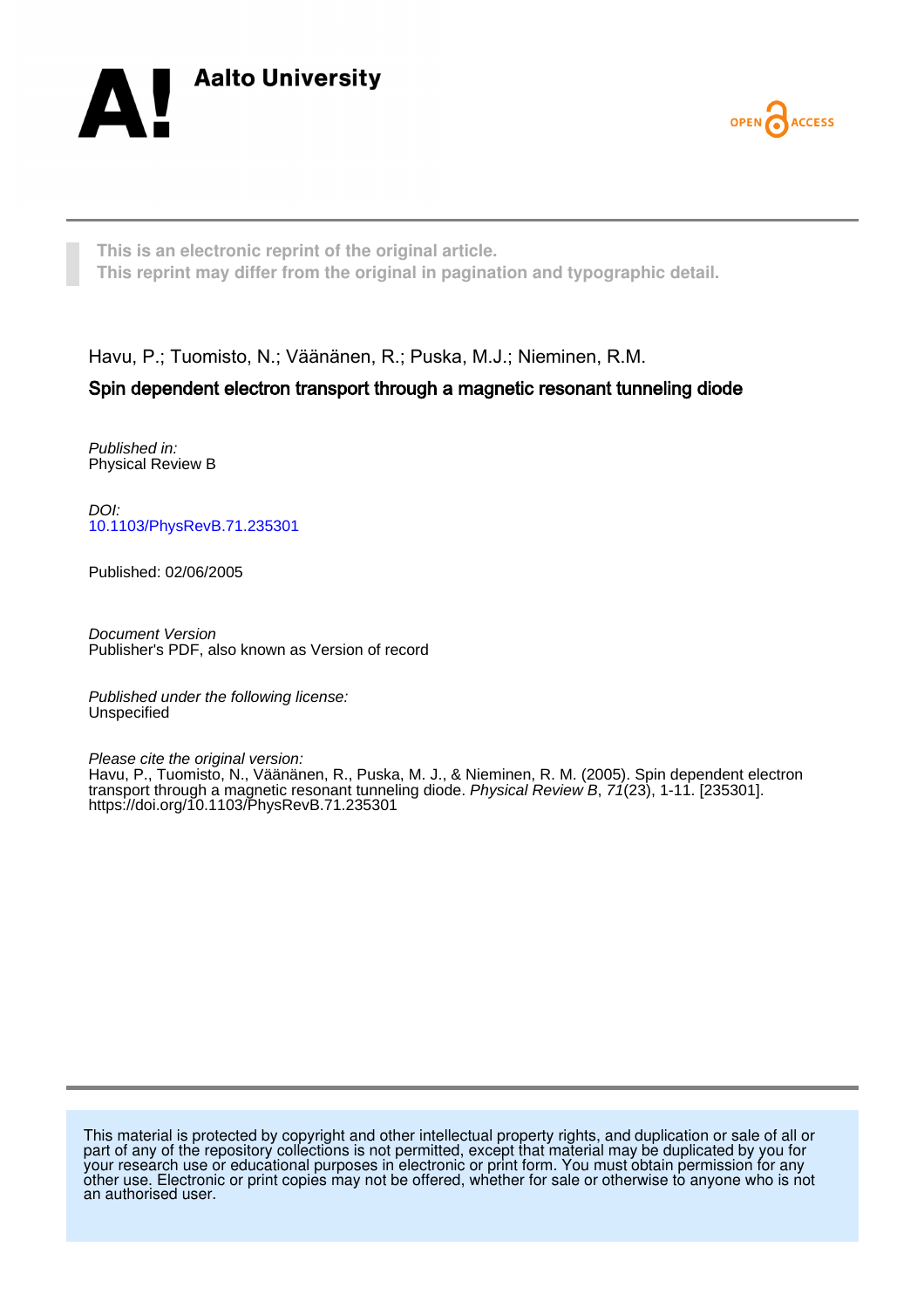# **Spin-dependent electron transport through a magnetic resonant tunneling diode**

P. Havu, N. Tuomisto, R. Väänänen, M. J. Puska, and R. M. Nieminen

*Laboratory of Physics, Helsinki University of Technology, P.O. Box 1100, FIN-02015 HUT, Finland*

(Received 23 November 2004; revised manuscript received 11 February 2005; published 2 June 2005)

Electron-transport properties in nanostructures can be modeled, for example, by using the semiclassical Wigner formalism or the quantum-mechanical Green's function formalism. We compare the performance and the results of these methods in the case of magnetic resonant-tunneling diodes. We have implemented the two methods within the self-consistent spin-density-functional theory. Our numerical implementation of the Wigner formalism is based on the finite-difference scheme whereas for the Green's function formalism the finiteelement method is used. As a specific application, we consider the device studied by Slobodskyy *et al.* [Phys. Rev. Lett. **90**, 246601 (2003)] and analyze their experimental results. The Wigner and Green's function formalisms give similar electron densities and potentials but, surprisingly, the former method requires much more computer resources in order to obtain numerically accurate results for currents. Both of the formalisms can be used to model magnetic resonant tunneling diode structures.

DOI: 10.1103/PhysRevB.71.235301 PACS number(s): 73.63.-b, 75.47.-m

### **I. INTRODUCTION**

The future spintronics technology requires controlled spin injection into semiconductor materials. The problem can be solved using different techniques and constructions (see, for example, Refs.  $1-5$ ). The magnetic resonant tunneling diode (RTD) suggested by Egues on the basis of model calculations<sup>23</sup> and demonstrated experimentally by Slobodskyy *et al.*<sup>6</sup> is one of the most promising solutions. The magnetic RTD is based on the quantum well made of dilute magnetic semiconductor ZnMnSe between two ZnBeSe barriers and surrounded by highly *n*-type ZnSe. In the presence of a magnetic field there is a giant Zeeman splitting between the spin-up and spin-down electron states in the quantum well region. The corresponding resonance peaks in the electron current separate as a function of the bias voltage, and the device controls the electron spin states using the bias voltage rather than external magnetic fields. This is a useful property for possible practical applications.

In a typical nanoscale transport problem two or more electrodes are connected to a functional nanostructure. An important nanosystem is the RTD composed of layers of semiconducting materials. The offsets between the band edges of the materials give rise to the two potential barriers seen by carriers. In the quantum well between the barriers, resonance states with finite energy width and enhanced amplitude are formed. The electron current increases rapidly when a resonance state appears in the conducting window, determined by the overlap of the occupied source and unoccupied drain conduction electron bands. When the resonance state drops with increasing bias voltage below the source conduction band, the current diminishes causing a region of negative resistance. In addition to being technologically interesting the RTD is also important as a simple test case for different formalisms and computational schemes.

Theoretical modeling and computational simulation are essential for the development of functional nanostructures. Electron transport properties can be modeled using different formalisms at different levels of sophistication. Two methods widely used are the Wigner function  $(WF)^{7,9}$  and the Green's

function (GF) formalism. $9$  The WF approach is a semiclassical transport formalism that enables the study of systems exhibiting quantum interference and tunneling effects. The electron density and the current are obtained from the Wigner function, which is in turn calculated by solving the Liouville-von Neumann equation. The GF formalism is a fully quantum-mechanical scheme with an increased complexity with respect to the WF formalism. Both the WF and GF formalisms enable self-consistent nonequilibrium calculations corresponding to a finite bias voltage between the electrodes.

RTD's can be modeled as structures which are translationally invariant parallel to the layers. This makes the computations one-dimensional. The WF and GF formalisms are very popular schemes in their modeling (see, for example, Refs.  $10-13$ ). In this work we study the feasibility of the WF and GF formalisms within the context of the self-consistent spin-density-functional theory (SDFT) and its local spindensity approximation to model magnetic RTD's. Our implementation of the WF formalism is based on the usual discretation of the partial differential equations on position and momentum point grids. Our implementation of the GF formalism employs the finite-element method (FEM). We have already published our FEM scheme for two-dimensional nanostructures<sup>14</sup> and used it in applications.<sup>15</sup> In this work we critically compare the performance and the results of the WF and GF implementations for quasi-one-dimensional RTDs. Moreover, we choose the structure parameters of our test system to correspond the magnetic RTD device by Slobodskyy *et al.*<sup>6</sup> Thus, we can compare our results also with experiments and actually analyze the results of the measurements.

Below we use the effective atomic units which are derived by setting the fundamental constants  $e=\hbar=m_e=1$ , and the material constants  $m^* = \epsilon = 1$ .  $m^*$  and  $\epsilon$  are, respectively, the relative effective electron mass and the relative dielectric constant to be used in the effective mass approximation. For ZnSe  $m^* = 0.145$  and  $\epsilon = 9.1$ .<sup>16,17</sup> We have used same values also for the other materials of the magnetic RTD. The effec-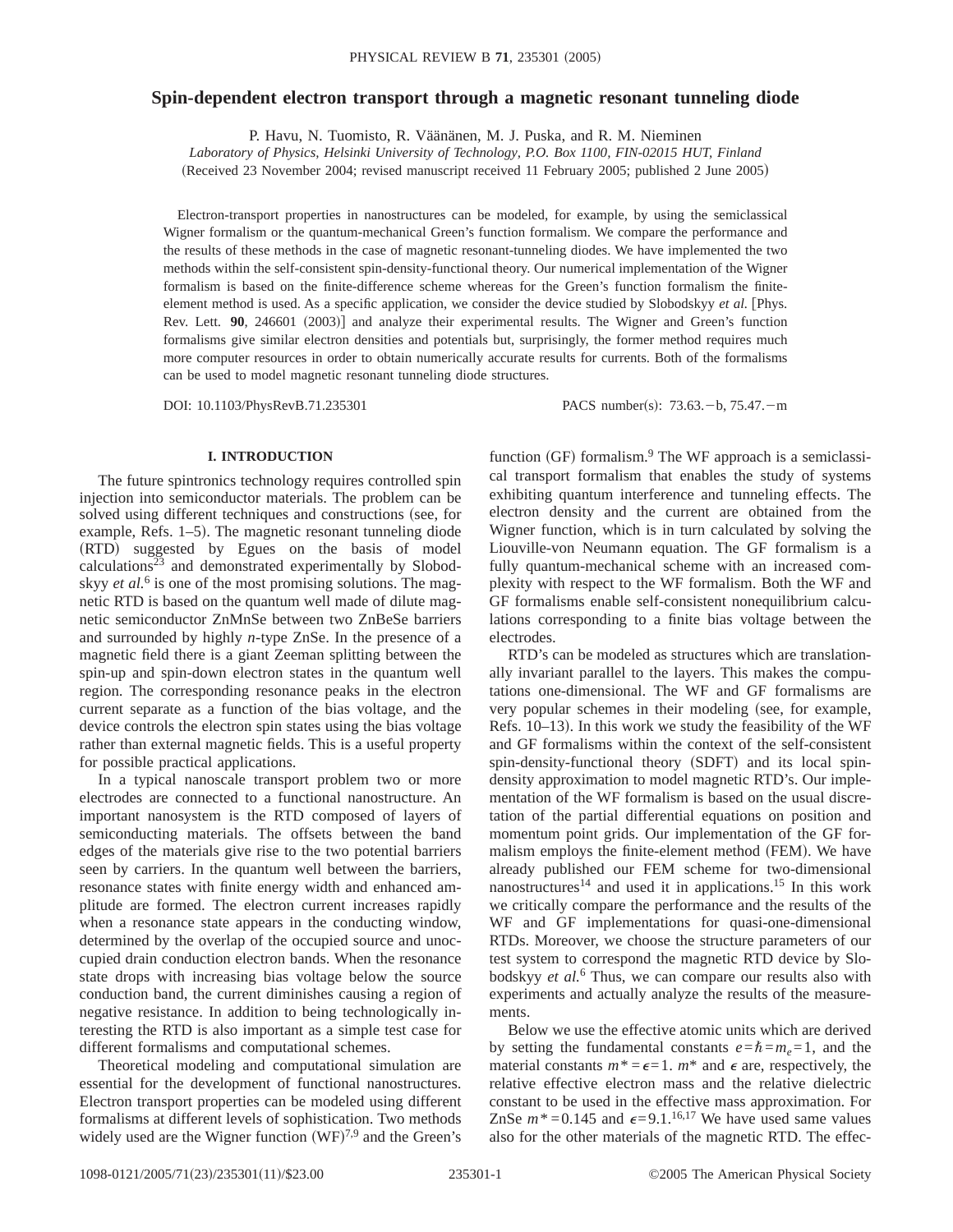

FIG. 1. Magnetic RTD model. The shaded areas denote positive background charge. The detailed information about the different layers S1,…,S9 are given in Table I.

tive atomic units can be transformed to the usual atomic and SI units using the relations

Length: 1 
$$
a_0^* = 1 \frac{\epsilon}{m^*} a_0 \approx 3.32
$$
 nm,  
\nEnergy: 1 Ha \* =  $1 \frac{m^*}{\epsilon^2}$  Ha ≈ 47.6 meV,  
\nCurrent: 1 a.u. \* =  $1 \frac{m^*}{\epsilon^2}$  a.u. ≈ 11.6  $\mu$ A.

Above, Ha denotes the Hartree energy unit.

In Sec. II we introduce the model for the magnetic RTD and explain the use of the SDFT in the calculations. In Sec. III we briefly explain the GF and WF formalisms. In Sec. IV we give the results of the comparisons between the two formalisms and compare the calculated and measured results and obtain information on the electronic structure of the device in question. Section V contains our conclusions.

### **II. MODEL**

#### **A. Structure of magnetic RTD**

The model for the magnetic RTD is shown in Fig. 1. We assume the semiconducting layers to be infinitely wide in the lateral directions so that the system is translationally invariant in the direction perpendicular to the current. The doped regions (shadowed areas in Fig. 1) are modeled by a uniform positive background charge. The potential barriers due to the discontinuity of the conduction band between two materials are described by constant external potentials.

The system is divided into the central region  $\Omega$  and the outside regions  $\Omega_L$  and  $\Omega_R$ . All the structural variations and interesting phenomena take place in region  $\Omega$  which is chosen large enough so that the effect of the RTD device on the electron density has vanished at the boundaries  $\partial \Omega_{L/R}$ .  $\Omega_{L/R}$ are the semi-infinite leads where the electron density and the potential are constant. The bottom of the conduction band and the Fermi-level  $\mu_R$  in the right lead are shifted by the bias voltage  $V_{SD}$  with respect to the corresponding values in the left lead (see Fig. 1). In our model the electron transport

TABLE I. Parameters of the different layers S1,…,S9 used in the calculations.

| Region                          | Material                    | Width<br>(nm) | Doping level<br>$\rm (cm^{-3})$ | Potential<br>$V_W$ (meV)  |
|---------------------------------|-----------------------------|---------------|---------------------------------|---------------------------|
| S1, S9                          | ZnSe                        | 25            | $15 \times 10^{18}$             | 0                         |
| S <sub>2</sub> , S <sub>8</sub> | $Zn_{0.97}Be0.03Se$         | 15            | $1 \times 10^{18}$              | 0                         |
| S3, S7                          | ZnSe(i)                     | 10            | 0                               | 0                         |
| S4, S6                          | $Zn_0$ 7Be <sub>0</sub> 3Se | 5             | $\mathcal{L}$                   | 92                        |
| S5                              | $Zn_0$ 96 $Mn_0$ 08 $Se$    | 9             | $\mathcal{L}$                   | $\pm \frac{1}{2}\Delta E$ |

is ballistic with no phonon or defect scattering. This means that the total potential drop takes place within  $\Omega$ .

In addition,  $\Omega$  is divided into nine smaller parts  $S1, \ldots, S9$ as shown in Fig. 1. These regions describe different semiconductor material layers. The parameters of the layers are given in Table I. We have chosen the widths and the doping densities of our magnetic RTD structure similar to those in the actual device made by Slobodskyy *et al.*<sup>6</sup> The positive background charge densities in regions S1 and S9 are equal to that in  $\Omega_{L/R}$ , in S2 and S8 they are much smaller, and next to the potential barriers there is no background charge at all.

The regions S4 and S6 are the potential barriers. Because there is no definitive information about the barrier height we estimate it by comparing the shapes of the calculated currentvoltage curves to the measured ones. By the shape we mean mainly the widths of the resonances; the positions of the resonances are quite insensitive to the barrier height. The barrier height is the only structural parameter which we have to determine by fitting. We find that the barrier height of 23% of the band gap difference<sup>18,19</sup> between ZnSe and ZnBeSe results in a good fit. Moreover, in order to estimate effects of the impurity band formation in the highly doped regions we have in some test calculations tried to shift the bottom of the bands (and Fermi levels) in the highly doped regions with respect to those in the insulating ones.

The quantum well S5 is made of the dilute magnetic semiconductor ZnMnSe. An external magnetic field causes a giant Zeeman effect, splitting the spin-up and spin-down electron states. In the other parts of the RTD the spin splitting is small and assumed to vanish. We calculate the spin splitting  $\Delta E$  in S5 as Slobodskyy *et al.*,<sup>6</sup> i.e.,

$$
\Delta E = N_0 \alpha x s_0 B_s \left( \frac{s g \mu_B B}{k_B (T + T_{\text{eff}})} \right). \tag{1}
$$

Above,  $N_0\alpha$  is the *s*-*d* exchange integral, *x* the Mn concentration, *g* is the Landé factor,  $\mu_B$  the Bohr magneton,  $B_s$  is the Brillouin function of spin  $s$ ,  $s<sub>0</sub>$  is the effective Mn spin, and  $T_{\text{eff}}$  is the effective temperature. The values of the parameters are  $N_0 \alpha = 0.26 \text{ eV}$ ,  $x = 8\%$ ,  $s = 5/2$ ,  $g = 2.00$ ,  $s_0$ =1.13, and  $T_{\text{eff}}$ =2.24 K. The values of the  $\Delta E$  for the relevant magnetic fields and temperatures (Sec. V) are collected into Table II.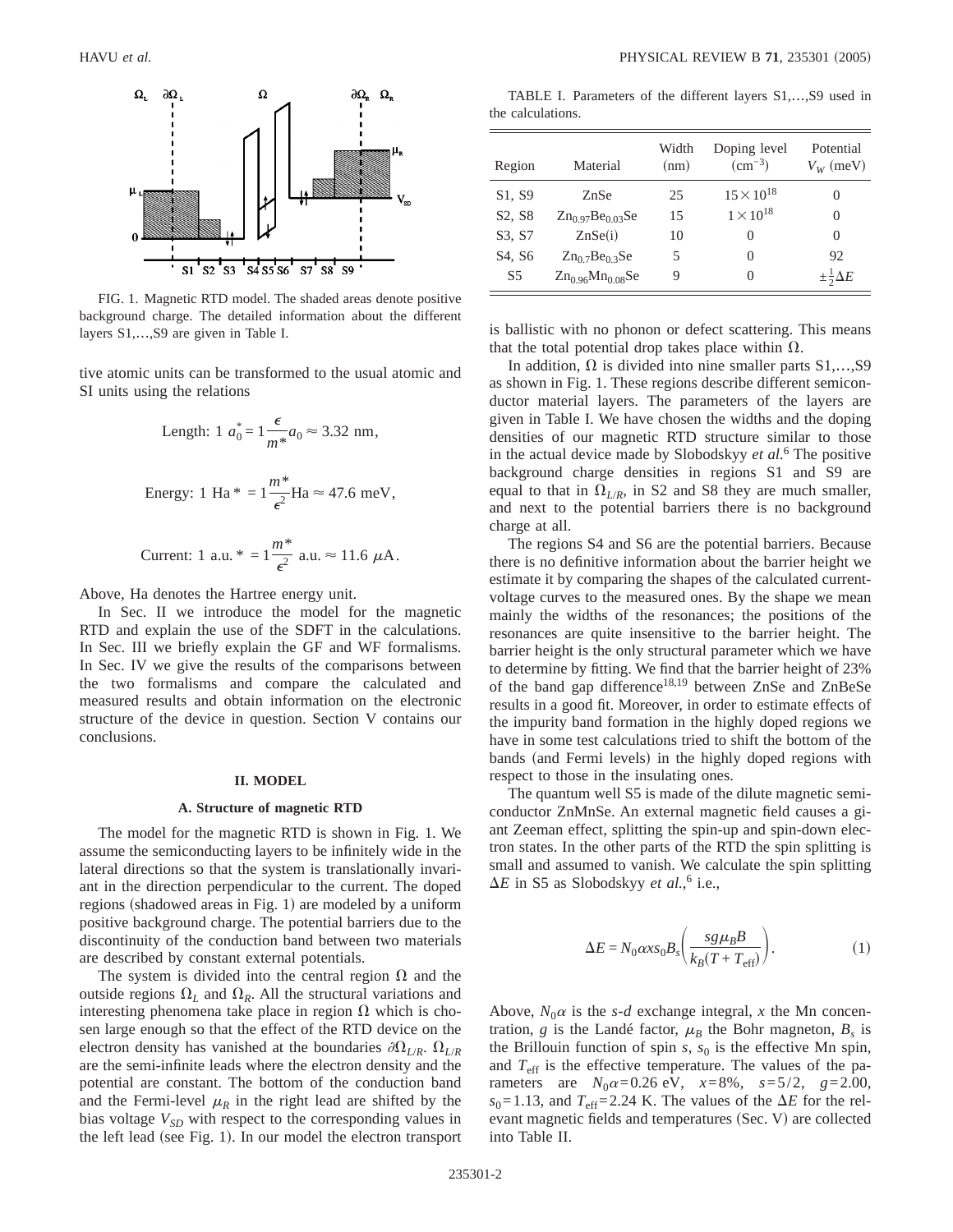TABLE II. Values of the spin splitting  $\Delta E$  in the cases considered in Sec. V.

| Magnetic field $(T)$ | Temperature $(K)$ | $\Delta E$ (meV) |
|----------------------|-------------------|------------------|
| $\theta$             | 4.2               | 0.0              |
| 2                    | 4.2               | 10.4             |
| 4                    | 4.2               | 16.7             |
| 6                    | 4.2               | 19.8             |
| 6                    | $\theta$          | 23.2             |
| 6                    | 8                 | 16.2             |
| 6                    | 30                | 6.7              |

### **B. Spin-density-functional theory**

In order to model electron-electron interactions we use the SDFT within the local-density approximation. The electronic structures and currents are calculated using the GF or the WF formalisms, which we will explain later in Sec. III. In both formalisms the spin-up  $(\sigma = \uparrow)$  and spin-down  $(\sigma = \downarrow)$ electron densities  $n_{\uparrow,\downarrow}(x)$  correspond to the effective potentials

$$
V_{\text{eff}}^{\sigma}(x) = V_C(x) + V_{\text{xc}}^{\sigma}(x) + V_W^{\sigma}(x), \qquad (2)
$$

where *x* is the coordinate perpendicular to the layers,  $V_C$  is the Coulomb potential,  $V_{\text{xc}}^{\sigma}$  the exchange-correlation potential,<sup>20</sup> and  $V_W^{\sigma}$  the external potential including the barriers and the giant Zeeman spin splitting  $\Delta E$  (see Table II). The spin densities and the effective potentials are solved self-consistently.

The Coulomb potential  $V_C$  is calculated using the modified Poisson equation<sup>21</sup>

$$
\nabla^2 V_C^{i+1}(x) - k^2 V_C^{i+1}(x) = -4\pi [n + (x) - n^i_-(x)] - k^2 V_C^i(x),\tag{3}
$$

where  $n_-(x)=n_+(x)+n_+(x)$  is the total electron density and  $n_{+}(x)$  is the positive background charge. Index *i* counts the self-consistency iterations, so that  $V_c^i(x)$  is the solution from the previous self-consistency iteration. Above, *k* is a parameter which controls the screening of the potential fluctuations due to the charge sloshing between the iterations. A reasonable choice of the *k* parameter is of the order of the Thomas-Fermi wave vector, in which case the solution does not depend on *k* and the number of the self-consistency iterations needed is remarkably reduced. In addition, the stability obtained by the use of the modified Poisson equation, we stabilize the iterations also by mixing the old effective potential  $V_{\text{eff}}^i$  with that obtained from Eqs. (2) and  $(3)$ . That is,

$$
V_{\text{eff}}^{i+1} = \alpha V_{\text{eff}} + (1 - \alpha) V_{\text{eff}}^{i},\tag{4}
$$

where the feedback parameter  $\alpha$  is typically 0.2 in our calculations.

We calculate the currents due to the spin-up and spindown electrons through the magnetic RTD as a function of the voltage. The calculation always starts from the zero bias voltage  $V_{SD}$ . When the self-consistent nonbiased (equilibrium) result is reached, we increase  $V_{SD}$  in small steps and iterate at every value until convergence. The effective potential corresponding to the previous  $V_{SD}$  value is used as the starting point of the iterations. This ensures the stability of the process. Actually we found that the resulting current voltage curve does not depend on the sweep direction of the bias voltage. This is due to the very small electron density in the quantum well region S5 even in the case of occupied resonance states. This insensitivity is in accord with the findings by Slobodskyy *et al.*<sup>6</sup>

### **III. FORMALISMS**

In this section we present the GF and WF formalisms by ignoring the spin dependence for simplicity. The generalization to the spin-dependent forms, which we use in the actual calculations, is straightforward.

### **A. Green's function formalism**

The GF formalism used in the electron density and transport calculations is explained in detail in Ref. 9. We have implemented this formalism using the finite-element method (FEM). Our FEM formulation for two-dimensional nanostructures is discussed in Ref. 14.

Our present magnetic RTD system is translationally invariant in directions perpendicular to the electron current. The total electron energy  $\omega_{\text{tot}}$  can then be divided into two parts

$$
\omega_{\text{tot}} = \omega + \omega_{\perp},\tag{5}
$$

where  $\omega_{\perp}$  is the kinetic energy in the perpendicular directions and  $\omega$  includes the kinetic energy along the current and the (one-dimensional) potential energy. Now we can write a one-dimensional equation for the single-particle retarded Green's function in the real space using spatial coordinates, *x* and  $x<sup>3</sup>$  in the direction perpendicular to the layers

$$
(\omega - \hat{H})G^{r}(x, x'; \omega) = \delta(x - x'), \qquad (6)
$$

where  $\hat{H}$  is the Hamiltonian

$$
\hat{H} = -\frac{1}{2}\nabla^2 + V_{\text{eff}}(x). \tag{7}
$$

Above,  $\omega$  has a small imaginary part, i.e.,  $\omega = \omega' + i\eta$ . This distinguishes between the retarded and the advanced Green's functions. Equation  $(6)$  is solved using open boundary conditions at  $\partial \Omega_L$  and  $\partial \Omega_R$ . This means that electron wave functions penetrate the boundaries without reflection. In order to restrict the numerical calculations into the central region  $\Omega$ Eq.  $(6)$  is written in the form

$$
[\omega - \hat{H}_0 - \Sigma_L^r(\omega) - \Sigma_R^r(\omega)]G^r(x, x'; \omega) = \delta(x - x'), \quad (8)
$$

where  $\sum_{L/R}^r(\omega)$  are the self-energies of the leads  $\Omega_{L/R}$  and  $\hat{H}_0$ is the Hamiltonian of the isolated region  $\Omega$ .

The electron density is obtained from the so-called lesser Green function  $G^{\leq}$  by integrating over  $\omega$ :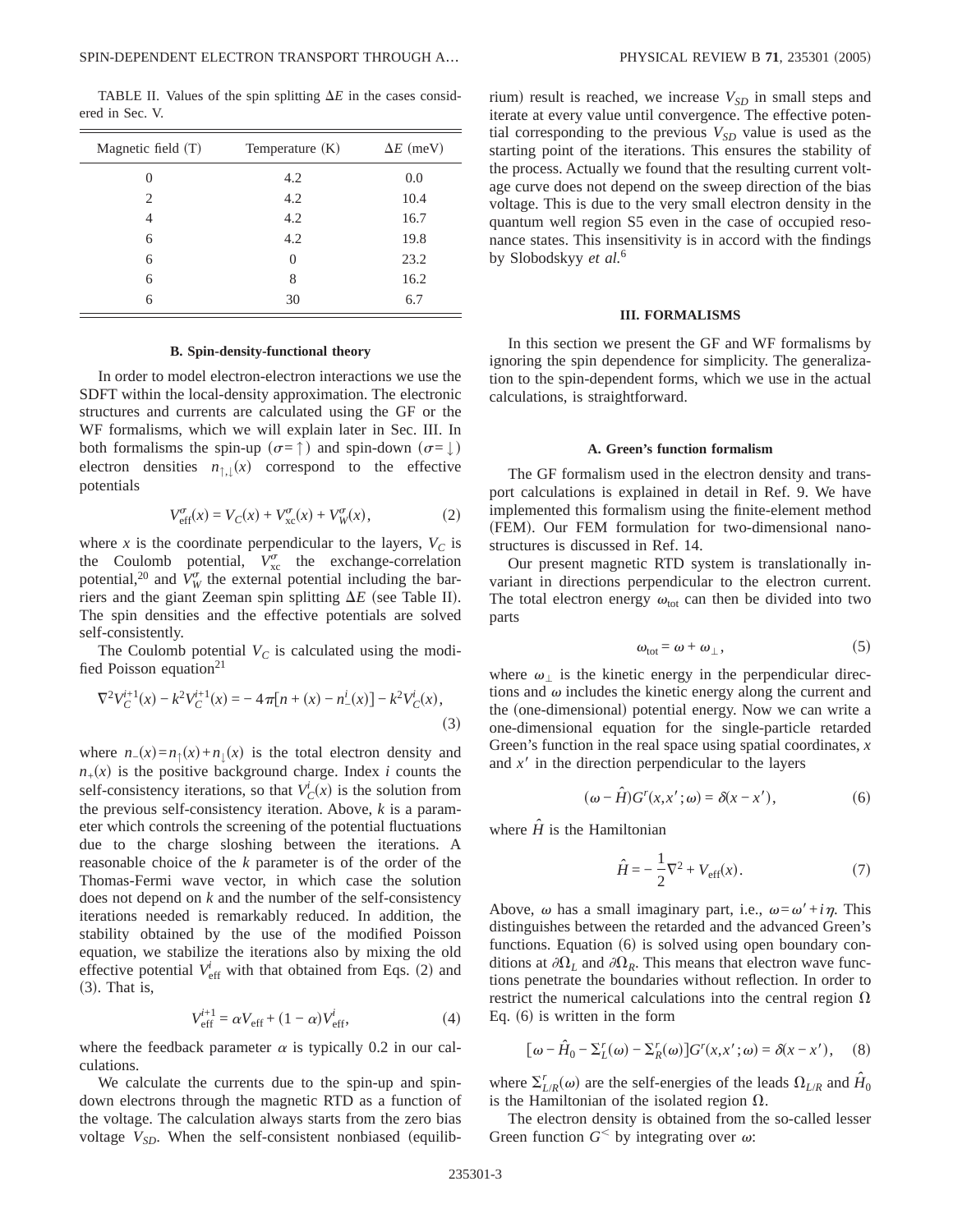$$
n_{-}(x) = \frac{-1}{2\pi} \int_{-\infty}^{\infty} \text{Im}[G^{<}(x, x; \omega)] d\omega.
$$
 (9)

Notice that we assume the parabolic free electron states in the perpendicular directions and a constant two-dimensional density of states is used. When no bias voltage is applied the system is in equilibrium and  $G<sup>0</sup>$  is calculated as

$$
G^{<}(x,x';\omega) = 2F_{L/R}(\omega)G^{r}(x,x';\omega).
$$
 (10)

Above,  $F_{L/R}$  are related to the Fermi distributions in  $\Omega_{L/R}$  and in the equilibrium they are equal. The effects of the perpendicular directions in our computationally one-dimensional system are included in  $F_{L/R}$  by integrating the Fermi distributions over  $\omega_1$ 

$$
F_{L/R}(\omega) = \frac{1}{\pi} \int_0^{\infty} \frac{1}{1 + e^{(\omega + \omega_{\perp} - \mu_{LR})/k_B T}} d\omega_{\perp}
$$

$$
= \frac{1}{\pi} k_B T \ln(1 + e^{\mu_{LR} - \omega/k_B T}). \tag{11}
$$

Notice that we assume above parabolic free electron states in the perpendicular directions and a constant two-dimensional density of states is used. When the bias voltage  $V_{SD}$  is applied,  $F_L(\omega)$  and  $F_R(\omega)$  are split by  $V_{SD}$  on the energy axis. In this case  $G<sup>th</sup>$  has to be calculated as

$$
G^{<}(x,x';\omega) = -iF_R(\omega)G^{r}(x,x_R;\omega)\Gamma_R(x_R,x'_R;\omega)G^{a}(x'_R,x';\omega)
$$

$$
-iF_L(\omega)G^{r}(x,x_L;\omega)\Gamma_L(x_L,x'_L;\omega)G^{a}(x'_L,x';\omega),
$$
(12)

where  $x_{L/R}$  are the coordinates of the boundaries  $\partial \Omega_{L/R}$  and  $\Gamma$ <sub>*L/R*</sub> are defined as

$$
i\Gamma_{L/R} = \Sigma_{L/R}^r - \Sigma_{L/R}^a = 2i \operatorname{Im}(\Sigma_{L/R}^r). \tag{13}
$$

Equation  $(12)$  is valid also in equilibrium, but only when there are no bound states. Namely, in this form the electron density in  $\Omega$  is composed of scattering electron states coming from  $\Omega_L$  and  $\Omega_R$ .

To perform the energy integral in Eq.  $(9)$  is the heaviest part of the calculations. The calculation of  $G<sup>0</sup>$  at several energies  $\omega$  takes CPU time but cannot be avoided due to the sharp resonance peaks in our RTD system. In order to reduce the number of  $\omega$  values needed we move parts of the integral to the complex plane where the changes in  $G<sup>0</sup>$  are smooth. The move of the integration part away from the real axis requires that the integrand is analytic above the real axis. To fulfill this we first approximate Eq.  $(11)$  as

$$
F_{L/R}(\omega) \approx \frac{\mu_{L/R} - \omega}{\pi}.
$$
 (14)

This is exactly true at zero temperature and a good approximation at energies few  $k_B T$  below the Fermi levels  $\mu_{L/R}$ . Next we write Eq.  $(12)$  in the form

$$
G^{<}(x,x') = -iF_L[G^{r}(x,x_R)\Gamma_R(x_R,x_R')G^{a}(x_R',x') + G^{r}(x,x_L)\Gamma_L(x_L,x_L')G^{a}(x_L',x')],
$$
 (15)



FIG. 2. Integration paths for the electron density calculations. The paths are divided into three parts  $n_{-1}$ ,  $n_{-2}$ , and  $n_{-3}$ . (a) and (b) correspond to the cases  $V_{SD} < \mu_L$  and  $V_{SD} > \mu_L$ , respectively.

$$
-i[F_R - F_L]G^r(x, x_R) \Gamma_L(x_R, x_R') G^a(x_R', x'),
$$

where the  $\omega$  dependences are not shown for the clarity. Now we can split the integral (9) into three parts  $n_{-1}$ ,  $n_{-2}$ , and *n*−3 shown in Fig. 2. The slightly complicated division is due to the proper inclusion of the perpendicular kinetic energy component. Here and below we assume that  $\mu_l \leq \mu_R$ . In the first part  $n_{-1}$  comes from the first term in Eq. (15), where the form of  $G^{\le}$  in Eq. (10) is used and the integral

$$
n_{-1} = \int_{\omega_0}^{\mu_L - \Delta k_B T} \frac{1}{\pi} (\mu_L - \omega) \text{Im}[G'(x, x'; \omega)] d\omega \qquad (16)
$$

is moved to the complex plane. Above,  $\Delta$  is about 3,..., 5 so that Eq.  $(14)$  is approximately valid. The integral starts at the energy  $\omega_0$ , which is below the bottom of the conduction band of the left lead so that the contribution of possible bound states is also included. The integral ends at a couple of  $k_B T$ below the Fermi level  $\mu_L$ .

The second term in Eq.  $(15)$  yields the integral.

$$
n_{-2} = \int_{\omega_0 + \mu_R - \mu_L}^{\mu_L - \Delta k_B T} \frac{1}{\pi} (\mu_R - \mu_L)
$$
  
×  $G'(x, x_R; \omega) \Gamma_R(x_R, x'_R; \omega) G^a(x'_R, x'; \omega) d\omega.$  (17)

[Note:  $\Gamma_R(\omega)=0$  for  $\omega < V_{SD}$ .] Because Eq. (12) has to be used the integrand is not analytic on the complex plane and the integration has to be performed along the real axis. The integral  $n_{-2}$  vanish when  $V_{SD} = 0$  and  $V_{SD} > \mu_L$  [the case of Fig.  $2(a)$ ].

The integral  $n_{-3}$  starts at a couple of  $k_B T$  below  $\mu_L$  and ends at a couple of  $k_B T$  above  $\mu_R$ . It is obtained as

$$
n_{-3} = \frac{1}{2\pi} \int_{\mu_L - \Delta k_B T}^{\mu_R + \Delta k_B T} [F_R(\omega) G^r(x, x_R; \omega) \Gamma_R(x_R, x_R'; \omega)
$$
  
× $G^a(x_R', x'; \omega) + F_L(\omega) G^r(x, x_L; \omega)$   
× $\Gamma_L(x_L, x_L'; \omega) G^a(x_L', x'; \omega)]d\omega.$  (18)

When  $V_{SD}$  is larger than the width of the occupied conduction band in the leads  $\Omega_{L/R}$  [the case of Fig. 2(b)] electron states from  $\mu_L + \Delta k_B T$  to  $V_{SD}$  are not occupied.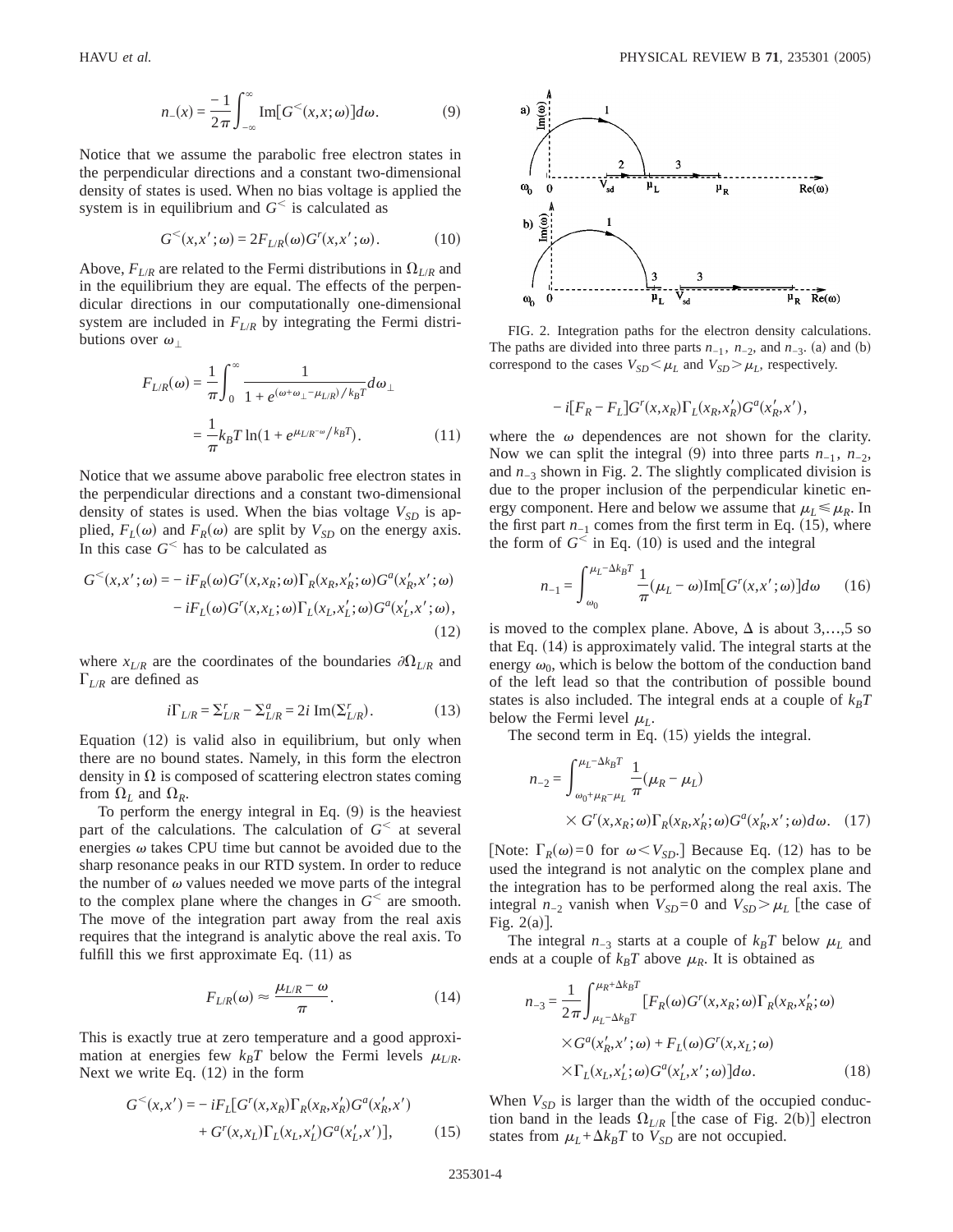The electron tunneling probability through  $\Omega$  is calculated using the Green's functions as

$$
T(\omega) = \Gamma_L(x_L, x_L'; \omega) G^r(x_L', x_R; \omega) \Gamma_R(x_R, x_R'; \omega) G^a(x_R', x_L; \omega),
$$
\n(19)

and the current is obtained by integrating over  $\omega$ , i.e.,

$$
I = \frac{1}{\pi} \int_{-\infty}^{\infty} T(\omega) [F_R(\omega) - F_L(\omega)] d\omega.
$$
 (20)

This whole integral has to be calculated on the real axis, which is not a problem because the integral is evaluated only once after the self-consistent solution of the electron density is reached.

### **B. Finite-element implementation of the GF formalism**

We have implemented the GF formalism using the FEM. For the FEM implementation we need to write the equations to be solved in the variational form. We start from Eq.  $(6)$ and multiply both sides by a continuous well-behaving function  $v(x)$  and integrate over  $\Omega$ . After modifications the equation obtains the form

$$
\int_{\Omega} \left\{ -\nabla v(x) \frac{1}{2} \nabla G^{r}(x, x'; \omega) \right.\n+ v(x)[\omega - V_{eff}(x)] G^{r}(x, x'; \omega) \right\} dx \n+ v(x_{L}) \hat{\Sigma}_{L}^{r}(x_{L}, x_{L}; \omega) G^{r}(x_{L}, x_{L}; \omega) \n+ v(x_{R}) \hat{\Sigma}_{R}^{r}(x_{R}, x_{R}; \omega) G^{r}(x_{R}, x_{R}; \omega) = v(x'). \quad (21)
$$

Here the self-energy operators  $\hat{\Sigma}_{R/L}^r$  have the analytic solutions<sup>14</sup>

$$
\hat{\Sigma}_{L/R}^r(x, x'; \omega) = \frac{1}{4} \frac{\partial^2 g_{L/R}^e(x, x'; \omega)}{\partial x \partial x'},
$$
\n(22)

where  $g_{L/R}^e$  are the retarded Green's functions in the isolated leads  $\Omega_{L/R}$  so that they vanish at the boundaries  $\partial \Omega_{L/R}$ . In our model the potential is constant in the leads so that

$$
g_{L/R}^{e}(x, x'; \omega) = -\frac{i}{\sqrt{2\omega}} \left(e^{i\sqrt{2\omega}(x-x')} - e^{i\sqrt{2\omega}(x+x'-2x_{L/R})}\right).
$$
\n(23)

In the FEM the retarded Green's function is expanded in the basis  $\phi_i$ ,

$$
G^{r}(x, x'; \omega) \approx \sum_{i,j=1}^{N} g_{ij}(\omega) \phi_j(x) \phi_i(x'). \qquad (24)
$$

This is an approximation due to the finite number *N* of the basis functions. Equation  $(24)$  is inserted into Eq.  $(21)$ . The values of the coefficients  $g_{ij}$  are then calculated by choosing  $v(x) = \phi_k(x)$ .

We use a basis consisting of the linear functions  $\phi^0$  and  $\phi^1$  and of high-order polynomials  $\phi^{j}$ .<sup>22</sup> That is,

$$
\phi^{0}(\chi) = \frac{1}{2}(1 - \chi), \quad \phi^{1}(\chi) = \frac{1}{2}(1 + \chi),
$$
  

$$
\phi^{j}(\chi) = \sqrt{\frac{1}{2(2j - 1)}}[P_{j}(\chi) - P_{j - 2}(\chi)], \quad j = 2, 3, ...,
$$
\n(25)

where  $P_i(\chi)'$ s are the Legendre functions of the order *j*.  $\phi^j(\chi)$ 's are given in the reference element with  $\chi=[-1,1]$ . The linear functions span the region of two elements, whereas the  $j>1$  functions are localized within one element only. The inclusion of the high-order basis functions reduces the number of basis functions needed in order to obtain accurate results. This has a remarkable effect in GF electron structure calculations even for one-dimensional systems. The calculation of the  $G<sup>r</sup>(x, x'; \omega)$  requires the inversion of a matrix of the size of  $N \times N$ . The derivatives of the functions with  $j > 1$  are orthogonal to each other. This makes their use numerically stable and we have implemented elements up to the fifth order.

# **C. Wigner function formalism**

We have also implemented the WF formalism for the electron density and the current calculations. Reviews of the WF formalism for studies of open systems can be found in Refs. 7 and 8. There are similarities between our GF and WF implementations in the treatment of the one-dimensional equations resulting from the translational invariance in the directions perpendicular to the electron current. They show up, for example, in the boundary conditions as will be discussed below.

The WF  $f(q, p)$  is defined as the Fourier transform of the density matrix  $\rho(x, x')$ , i.e.,

$$
f(p,q) = \int_{-\infty}^{\infty} e^{-ipr} \rho \left( q + \frac{1}{2}r, q - \frac{1}{2}r \right) dr, \tag{26}
$$

where  $q = \frac{1}{2}(x + x')$  and  $r = (x - x')$  are the new coordinates and the well known phase-space representation  $f(q, p)$  is obtained.

In order to use the WF formalism in transport theory we must study the time evolution of the WF. It is calculated from the quantum-mechanical Liouville-von Neumann equation

$$
i\frac{\partial \rho}{\partial t} = [\hat{H}, \rho] \equiv \mathcal{L}\rho,\tag{27}
$$

where  $\hat{H}$  is the Hamiltonian of the system and  $\mathcal L$  is the Liouville superoperator. In the WF this equation has the form

$$
\frac{\partial f(q,p)}{\partial t} = -p \frac{\partial f(q,p)}{\partial q} - \int_{-\infty}^{\infty} \frac{1}{2\pi} V(q,p-p')f(q,p')dp',\tag{28}
$$

where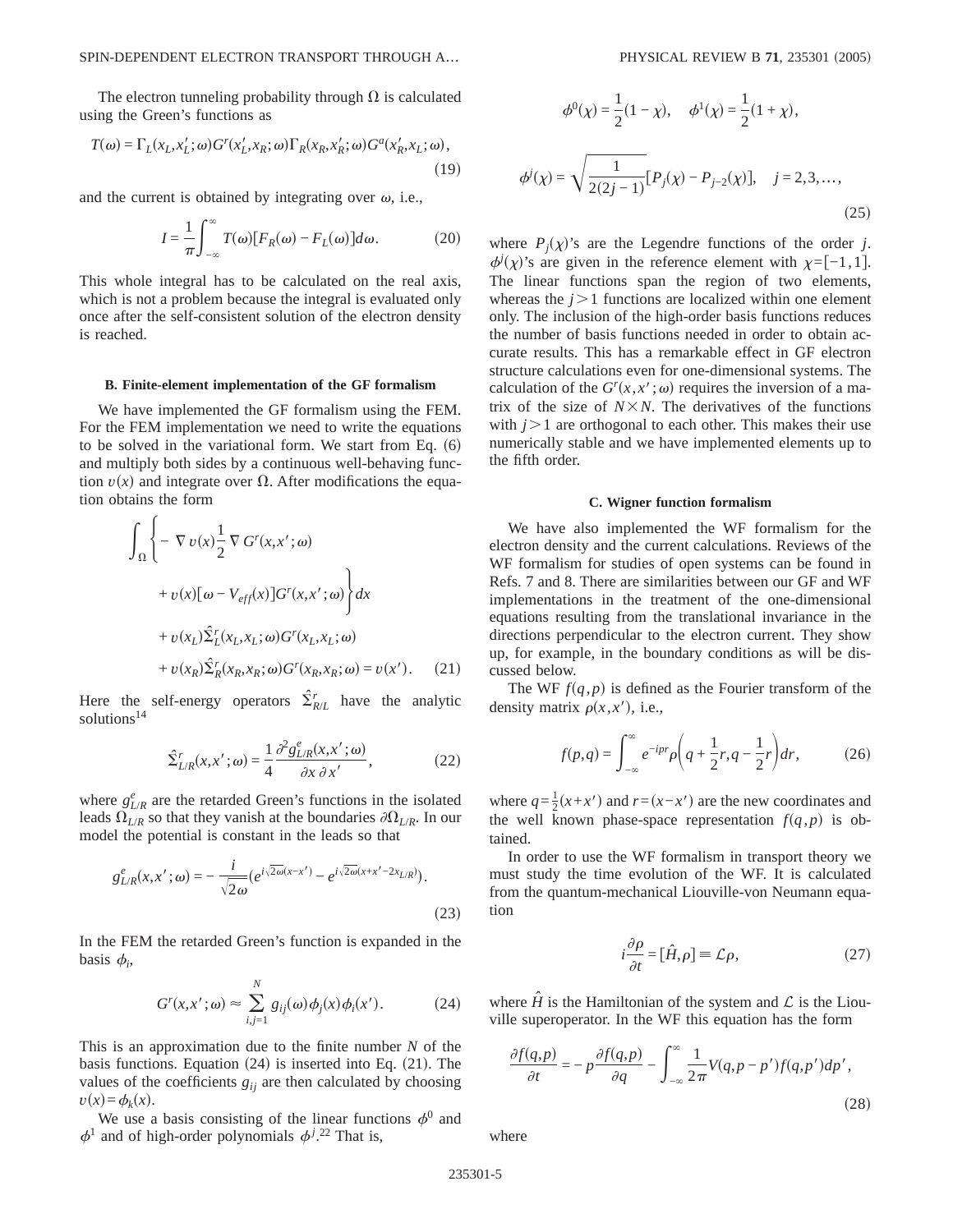$$
V(q,p) = 2\int_0^\infty \sin(pr) \left[ V_{\text{eff}} \left( q + \frac{1}{2}r \right) - V_{\text{eff}} \left( q - \frac{1}{2}r \right) \right] dr \tag{29}
$$

is a one-dimensional potential kernel. The effect of  $V_{\text{eff}}$  is nonlocal, incorporating quantum interference effects. Namely, the potential kernel  $V(q, p-p)$  spreads according to Eq. (28) the WF  $f(q, p)$  among different values of  $p$  and adds the interference between alternative paths to the formulation.

The electron density  $n_-(q)$  and current density  $J(q)$  are calculated as

$$
J(q) = \frac{1}{2\pi} \int_{-\infty}^{\infty} f(q, p) p \, dp \tag{30}
$$

and

$$
n_{-}(q) = \frac{1}{2\pi} \int_{-\infty}^{\infty} f(q, p) dp.
$$
 (31)

In an open system we need to make a difference between the incoming and outgoing particles to account for the irreversibility. Our system is one-dimensional, so that  $0 \leq q \leq W_0$ , and there are two boundaries at  $q=0$  and  $q=W_0$ . Here,  $W_0$ .  $=x_R-x_L$  is the width of the central region  $\Omega$ . Since the characteristics are first-order equations only one boundary value is needed. Moreover, since particles which have  $p > 0$  are moving in the positive direction on the *q* axis, we must supply the boundary conditions on the left-hand side boundary  $\partial\Omega_L$  from where they are originating with the momentum distribution in the reservoir. Similarly particles with  $p < 0$  are moving in the negative direction on the *q* axis so that the boundary conditions must be specified on the right-hand side boundary  $\partial \Omega_R$ . This scheme invokes the boundary conditions

$$
f(0,p)_{p>0} = F_L\left(\frac{1}{2}p^2\right),
$$
  

$$
f(W_{\Omega}, p)_{p<0} = F_R\left(\frac{1}{2}p^2\right),
$$
 (32)

where  $F_{L/R}$  are as defined in Eq. (11) and take again the integration over the perpendicular energy components into account.

We solve the Wigner transport equation for the steady state with  $\partial f / \partial t = 0$  numerically using the discretization scheme explained in Ref. 7. The position coordinate *q* is simply discretized as  $N_q$  equally spaced points with the spacing  $\Delta_q$ =*W*<sub>Ω</sub>/(*N<sub>q</sub>*−1). Once  $\Delta_q$  is fixed the Fourier completeness relation gives the grid spacing  $\Delta_p$  as a function of  $\Delta_q$  as

$$
p_k = \frac{\pi}{\Delta_q} \left( \frac{k-1}{N_p} - \frac{1}{2} \right), \quad k = 1, 2, ..., N_p.
$$
 (33)

The derivative of  $f(q, p)$  with respect to *q* in the transport equation  $(28)$  has been calculated using the second-order differencing scheme (SDS). That is

$$
\frac{\partial f(q,p)}{\partial q} = \pm \left[ \frac{3f(q,p) - 4f(q \pm \Delta_q, p) + f(q \pm 2\Delta_q, p)}{2\Delta_q} \right],\tag{34}
$$

where the different signs are chosen according to the signs of  $p_k$  in such a way that the proper boundary conditions given by Eq.  $(32)$  are coupled to the transport equation. It has been shown by Buot and Jensen<sup>24,25</sup> that the SDS gives considerably better results than the conventional upwind-downwind differencing scheme (UDS).

# **D. Differences between the Green's function and Wigner function formalisms**

The GF and WF formalisms are related. Namely, we can first calculate the density operator in the GF formalism as

$$
\rho(x, x') = -i \int_{-\infty}^{\infty} G^{<}(x, x'; \omega) d\omega.
$$
 (35)

Then the coordinate transformation is performed and we get the WF  $f(p,q)$ . If  $f(p,q)$  is calculated in this way Eqs. (30) and  $(31)$  of the WF formalism give exactly the same results as Eqs.  $(9)$  and  $(20)$  of the GF formalism.

The differences in the results of the two formalisms are caused by the calculation of  $f(p,q)$  in the WF formalism by using the Liouville-von Neumann equation. For an infinite system the results would still be equal but a finite calculation region causes the differences. Namely, the WF formalism does not have similar totally open boundary conditions as the GF formalism. Differences arise in this case also because there is no energy dependence in the Liouville-von Neumann equation whereas  $G^{\leq}$  depends on  $\omega$ .

Using the GF formalism typically means that we have to calculate a lot of information which is of no further use. The calculation of  $G^R(x, x'; \omega)$  using *N* basis functions means inverting a  $N \times N$  matrix. This requires the solution of N linear equations each having *N* unknown variables. The coefficient matrix is sparse, including only overlapping terms of the basis functions. In order to calculate the electron density we have to integrate over  $\omega$ , which results in calculating  $G<sup>r</sup>(x, x<sup>r</sup>; \omega)$  many times. Luckily, in the integrals *n*<sub>−2</sub> and *n*<sub>−3</sub> [Eqs.  $(17)$  and  $(18)$ ] we need only two linear equations for  $G<sup>r</sup>(x<sub>L</sub>,x)$  and  $G<sup>r</sup>(x<sub>R</sub>,x)$ .

In the WF formalism we need to solve for the Wigner function, which depends on two variables *p* and *q*. Because of the use of the discretization form of Eq.  $(34)$  the dependence between these variables is more complicated than that between  $x$  and  $x<sup>3</sup>$  in the GF formalism. This means that we solve a set of linear equations which includes  $N_p \times N_q$  unknown variables. The coefficient matrix has a belt type filling where the width of the belt is large. This makes the linear equation hard to solve.

### **IV. RESULTS**

In this section we give results of our electronic structure and electron current calculations for the magnetic RTD structure described in Sec. II A. We concentrate on the feasibility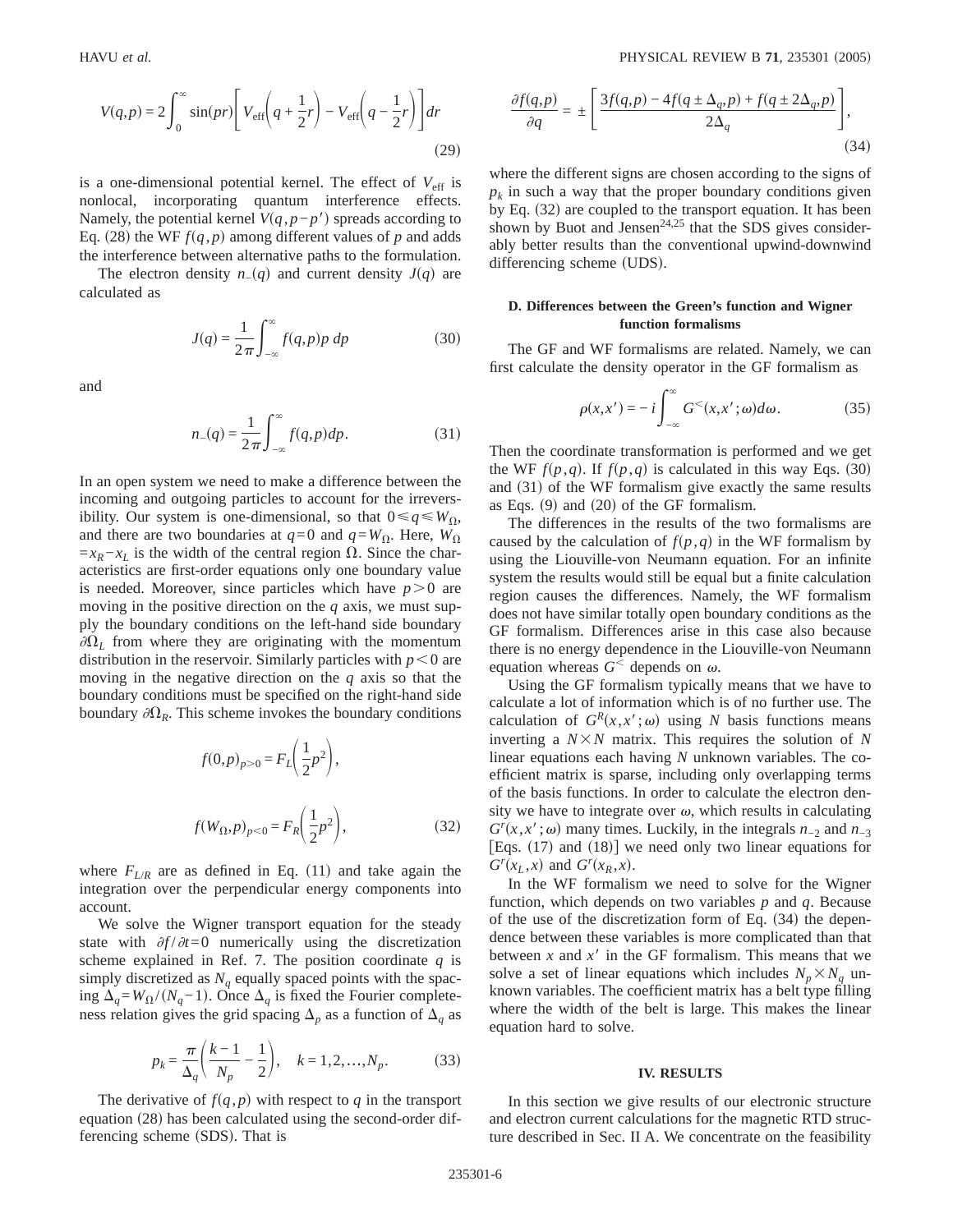

FIG. 3. Electron density calculated using the GF (solid line) and the WF (broken line) formalisms. The values of the temperature, magnetic field, and bias voltage used are 4.2 K, 6 T, and 0.15 V, respectively. The gray areas denote level of positive back ground charge.

of the GF and WF formalisms to model this kind of systems. In the first subsection this is done by comparing the results of the two formalisms with each other. In the second subsection we compare our results with those measured by Slobodskyy *et al.*<sup>6</sup> and thereby analyze the electronic structure of the actual device. Finally, we make predictions for the spinpolarized current when structure parameters of the magnetic RTD are varied.

## **A. Comparison between the Green's function and Wigner function formalisms**

The electron density and the effective potential corresponding to the 0.15 V bias voltage and calculated using the GF and the WF formalisms are shown in Figs. 3 and 4, respectively. The two formalisms give very similar results. There are Friedel oscillations in the electron density in the leads but their amplitude is so small that they are not visible on the scale used. The electron density drops close to zero in the undoped regions. For this value of  $V_{SD}$  some of the lowenergy resonance states are occupied. However, these states cause only a small density increment between the potential barriers. The electron density shows in both formalisms a small asymmetric behavior which becomes clearer with increasing  $V_{SD}$ .

The effective potential in Fig. 4 rises strongly at the interfaces between the doped and undoped materials. Within the undoped region the potential changes then rather linearly due to the applied bias voltage. The spin splitting of the potential due to the external term of Eq.  $(1)$  does not propagate out of the quantum well region. Our GF and WF calculations do not include inelastic scattering. That would be important for finding self-consistent solutions if, on the higher potential side of the barriers, there are "notch" states below the band of occupied electron states.<sup>7</sup> In our case



FIG. 4. Effective potential calculated using the GF (solid line) and the WF (dashed line) formalisms. The values of the temperature, magnetic field, and bias voltage used are 4.2 K, 6 T, and 0.15 V, respectively. The effective potentials for spin-up and spin-down electrons differ remarkably only between the potential barriers.

"notch" states do not appear because of the strong potential rise due to the undoped material layers.

The current through our magnetic RTD structure is shown in Fig. 5 as function of the bias voltage  $V_{SD}$ . The spin-up and spin-down contributions, split strongly by the magnetic field of 6 T, show the typical RTD behavior. The most prominent peaks at around 0.14–0.18 V actually correspond to the second lowest resonance states in energy. Most of the conduction takes place close to the right Fermi level  $\mu_R$  because the large undoped region diminishes strongly the tunneling probability at lower energies. For this reason also the current



FIG. 5. Current through the magnetic RTD structure as a function of the bias voltage. The contributions due to spin-down (solid line) and spin-up (dashed line) electrons are shown. The results in the upper and lower panels are calculated using the GF and the WF formalisms, respectively. The values of the temperature and magnetic field used are 4.2 K and 6 T, respectively.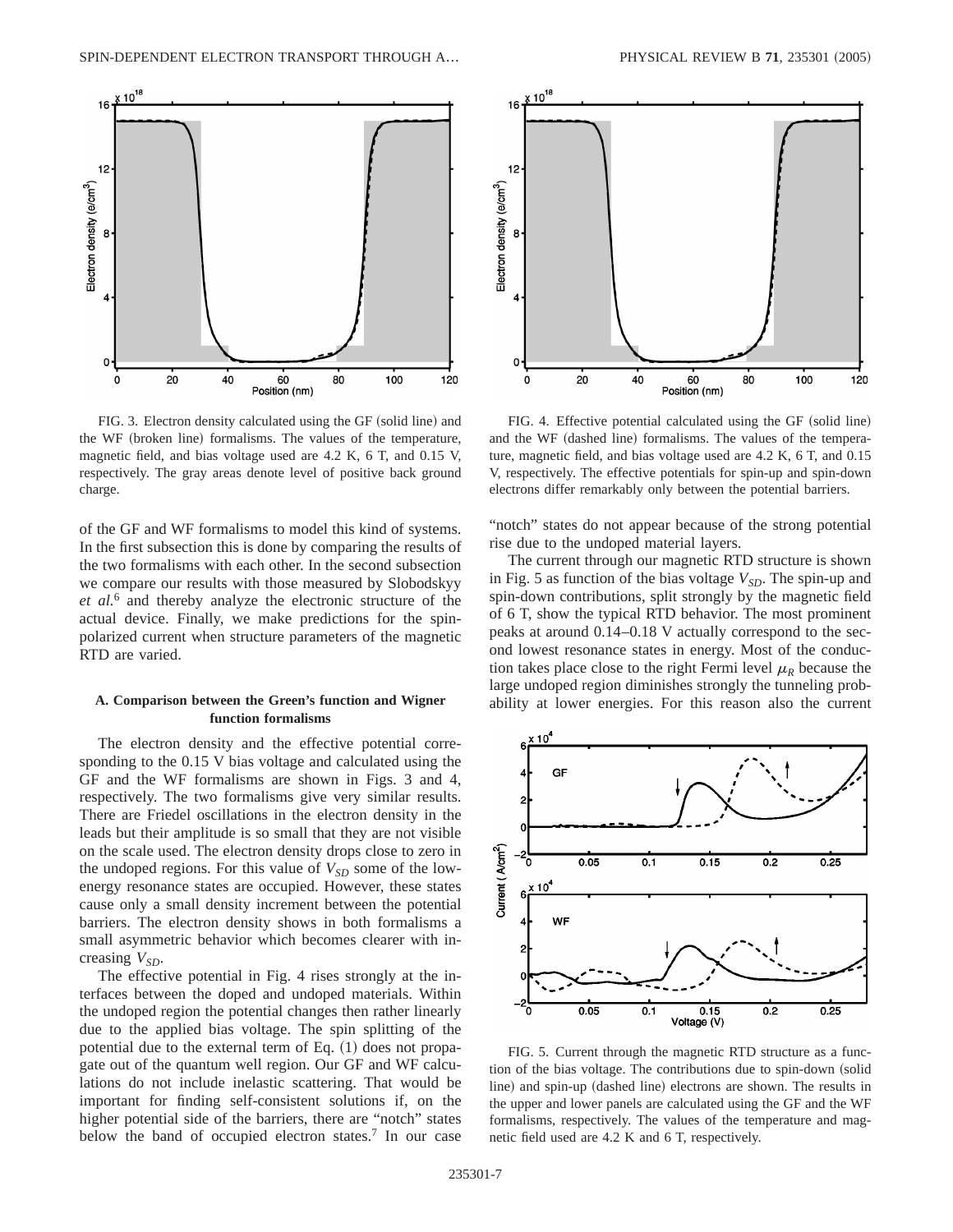

FIG. 6. LDOS of the GF formalism as a function of the position x along direction of the current and the energy  $\omega$ . The values of the temperature and magnetic field are 4.2 K and 0 T, respectively.

peaks due to the lowest-energy resonances at around 0.03– 0.07 V are hardly visible in the GF results. They are clearer in the WF results, but this is partly due to numerical difficulties as will explain below. In the WF formalism the current may even change its direction and have negative values as seen in the lower panel of Fig. 5.

The two resonance states per spin in the voltage region of 0–0.25 V can be clearly seen in the local density of states (LDOS) calculated in the GF formalism. Figure 6 shows the LDOS for the zero-magnetic field and the zero-bias voltage case. In the absence of the magnetic field, there is no difference between the spin-up and spin-down electron states. The first and the second resonance correspond to the quantum well states with zero and one node plane parallel to the layer structure, respectively. We can also see that especially at low energies the LDOS enhances just outside the undoped region.

The GF and the WF formalisms give almost equal electron densities and effective potentials as demonstrated in Figs. 3 and 4. However, the requirements to reach similar numerical convergences are very different. In the GF calculations we have used 36 fifth-order elements corresponding to 181 basis functions. A further increase of the number of elements does not change the results. In the WF calculations we have used as many as  $N_q = 320$  and  $N_p = 300$  discretization points. This means that the number of unknown variables in the linear equations to be solved is of the order of  $10<sup>5</sup>$ . If we reduce the number of discretization points from this magnitude, the effective potential in the RTD region moves down becoming saggy. The very different numerical characteristics of our WF and the GF calculations demonstrate the efficiency of the high-order polynomial basis used in our GF implementation.

In the current-voltage curves of Fig. 5 the differences between the WF and GF formalisms are more visible than in the electron density of Fig. 3 although the formalisms give the same qualitative behavior. The resonance peaks of the WF results are located at slightly lower bias voltages (energies) than those in the GF results. This is in accordance with the lower effective potential in the WF calculations (see Fig. 4). The GF formalism always gives by definition a positive current whereas the current calculated by using the WF formalism may become negative. This is a well-known artifact of the WF formalism. If we reduce the number of discretation points the current attains even more negative values. This implies that the WF results of Fig. 5 are not numerically fully convergent. However, with the present computer memory limits we cannot increase the number of discretization points much beyond  $10<sup>5</sup>$ . At this stage the WF calculation begins to require also more CPU time than the GF calculations. This is somewhat surprising because one would think that the less approximative GF formalism would be computationally heavier. The use of a more accurate differencing scheme could improve the WF results without increasing the number of the discretization points, but this would increase the filling of the coefficient matrix to be inverted and the CPU time needed.

The numerical problems in the WF calculations are caused by the narrow resonance peaks. A Fourier transformation has to be evaluated over electron energies, and the resonance peaks require a remarkable increase of discretation points. Indeed, Fig. 5 shows that the current from the WF calculations for both spins oscillates strongly in the region of the first resonance peak, which is very narrow. The problem is not faced in the electron density calculations, because the contributions of the resonance states to the total electron density are small. Our real-space GF implementation can handle the narrow resonance peaks better because we use the adaptive Simpson integral routine to calculate the density integrals  $n_{-2}$ ,  $n_{-3}$ , and the current integral along the real  $\omega$  axis and because the integral *n*−1 is performed in the complex plane where the resonance peaks are broadened.

### **B. Comparison to the experiments**

We compare our calculated results with the recent measurements by Slobodskyy *et al.*<sup>6</sup> In particular, we have calculated the current vs bias voltage curves using the same magnetic field and temperature values as they have used.

The results of the WF and GF calculations for the current as a function of the bias voltage are shown in Fig. 7 corresponding to different magnetic fields and in Fig. 8 to different temperatures. As was mentioned above we have chosen the height of the potential barriers so that the widths of the two prominent spin-up and spin-down peaks from our GF calculations agree at low temperatures and high magnetic fields with experiment as well as possible. With this fitting only, our predictions for the magnetic field and temperature dependences are rather similar to experiments. The spin-up and spin-down contributions separate in similar ways with increasing magnetic field and merge together with an increasing temperature. These overall features are related to the dependence of the spin splitting  $\Delta E$  on magnetic field and temperature in Eq.  $(1)$ . One should note that the distances between the spin-up and spin-down peaks in the current are by a factor of 2 larger than  $\Delta E$  (see the values in Table II). The reason is that part of the voltage is dropped over the first potential barrier. This fact was taken into ac-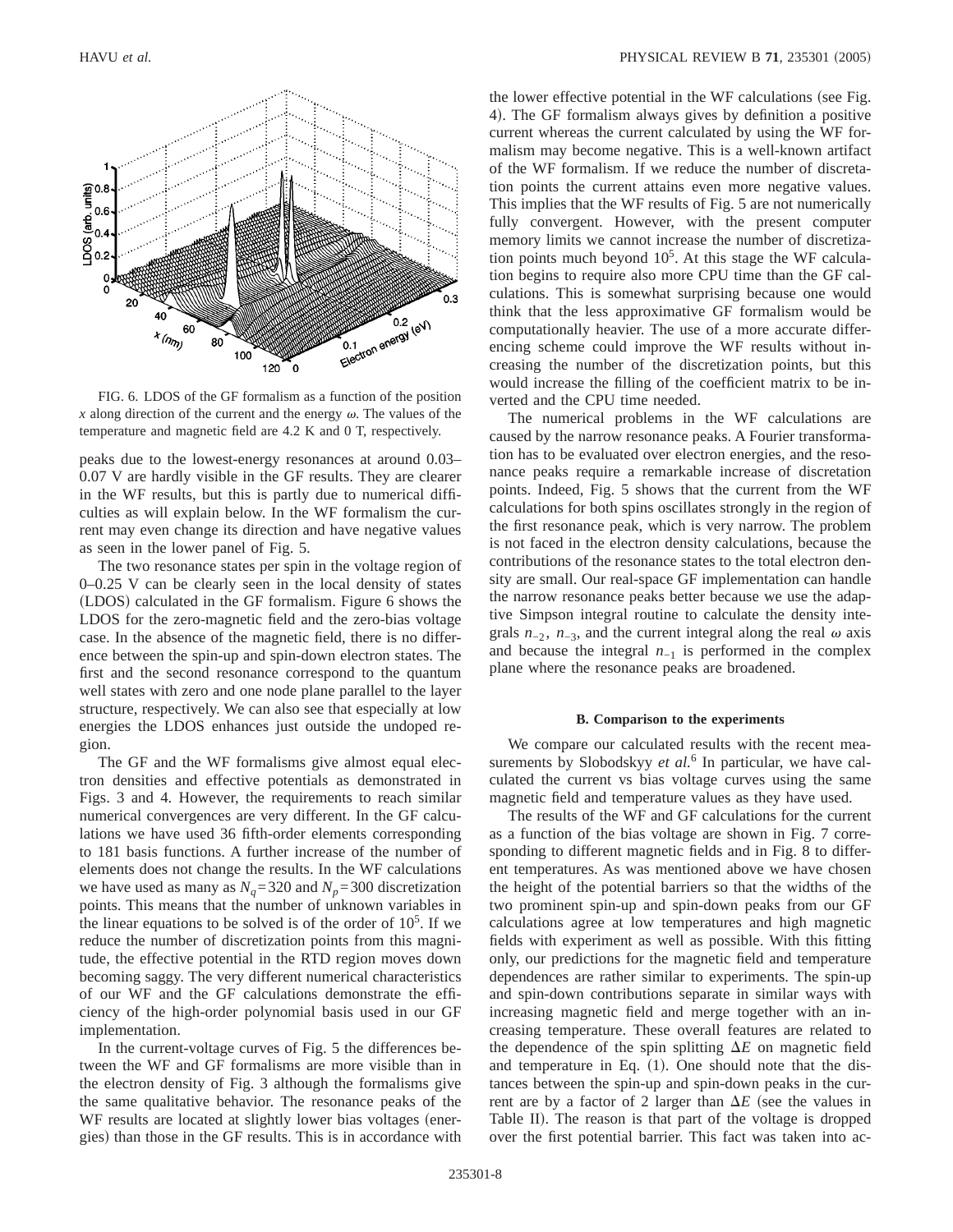

FIG. 7. Current through the magnetic RTD structure as a function of the bias voltage and different values of the magnetic field. The structure is defined in Fig. 1 and in Table I. The results in the panels (a) and (b) are calculated using the WF and the GF formalisms, respectively. The temperature is 4.2 K. For clarity, the successive curves are shifted by  $2.5 \times 10^4$  A/cm<sup>2</sup> with respect to each other.

count by Slobodskyy *et al.*<sup>6</sup> by a lever arm of 2.1 when comparing the measured voltage splitting with the theoretical  $\Delta E$ . Our simulations confirm the magnitude of the lever arm.

Even if the shapes of the calculated current-voltage curves are similar to those in the experiment, the calculated current vales are up to five orders in magnitude too large. (We assume that the area of the experimental device is 100  $\mu$ m  $\times$  100  $\mu$ m.) The current amplitudes predicted by our WF and GF calculations agree reasonably well and they are similar in magnitude to currents calculated for typical RTD structures in Refs. 7 and 8. This indicates that the reason for the theoryexperiment disagreement is in fundamental approximations. It is well known that the density-functional theory gives about two orders of magnitude too large tunneling currents through molecules in comparison with experiments.<sup>26</sup> We



FIG. 8. Current through the magnetic RTD structure as a function of the bias voltage in different temperatures. The structure is defined in Fig. 1 and in Table I. The results in the panels  $(a)$  and  $(b)$ are calculated using the WF and the GF formalisms, respectively. The magnetic field is 6 T. For clarity, the successive curves are shifted by  $2.5 \times 10^4$  A/cm<sup>2</sup> with respect to each other.

have also used the effective mass approximation which is also expected to affect the magnitude of the current.

However, the present large discrepancy calls for investigation of other assumptions we have done. One reason could be that the high doping in the leads results in the impurity band formation which we have not taken into account, but used the parabolic free energy band with the effective mass of the conduction band. If the improved description of the bands moved the first resonance peak to be the relevant one in the correct bias voltage region, the current magnitude might also decrease. We cannot easily use different effective masses in the different regions of the computations. Therefore we mimic the effect of the formation of the impurity band by lowering the external potential in the leads with respect to that in the undoped regions. However, even a lowering of the order of the bandwidth in the leads does not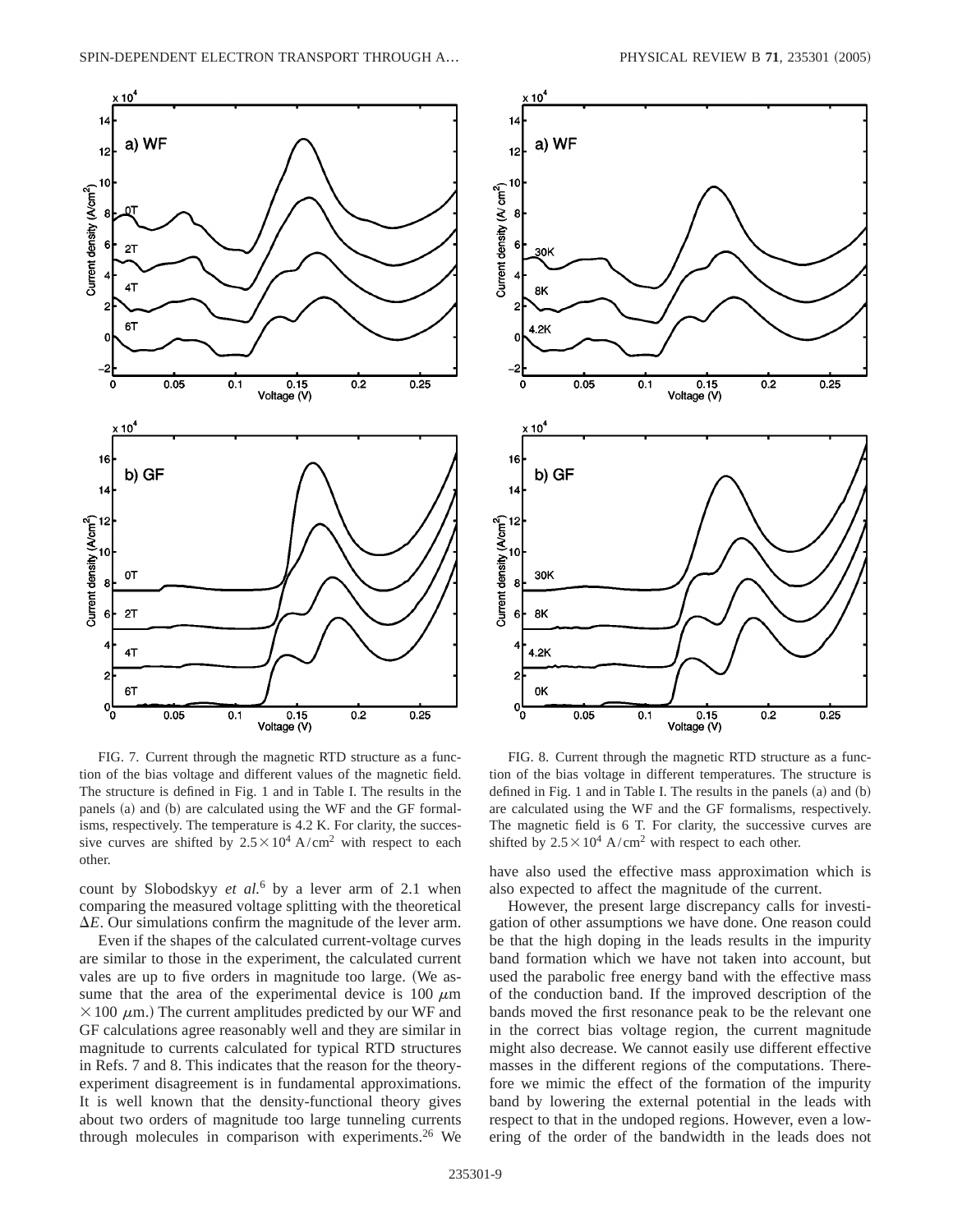

FIG. 9. Current through a magnetic RTD structure as a function of the bias voltage. The structure is defined in Fig. 1 and in Table I with the exception that the width of the quantum well (region S5) is scaled relative to the original width  $L_{SS}^0$ . The results are calculated using the GF formalism and they correspond to the the magnetic field of 6 T and zero temperature. For clarity, the successive curves are shifted by  $3.5 \times 10^4$  A/cm<sup>2</sup>. The lowest curve for  $0.25 \times L_{SS}^0$  is scaled by a factor of 1/10.

result in an appreciable shift of the total effective potential between the lead and the central region. This is because in our self-consistent calculations the ensuing charge transfer causes a change in the electrostatic potential opposing the shift of the external potential. Thus, the positions of the resonance peaks on the bias voltage axis are mainly derived from the width of the quantum well and from the fact that in equilibrium the first resonance state has to be mostly unoccupied, i.e., slightly above the Fermi level.

The remaining difference of about 30 mV between the positions of the theoretical current peaks (Figs. 7 and 8) and those of the measured ones, so that the theoretical peaks are at higher voltages, may be due to several effects. First of all, uncertainty in the thickness of the quantum well affects strongly the resonance positions. The value of the series contact resistance in the measurements, the lack of inelastic scattering, and the use of a constant effective electron mass in our modeling may also shift the peaks. However, the energy shifts due to these uncertainties are expected to be smaller than the distances between the resonances for each spin direction: the distance between the first and the second resonance is about  $100 \text{ mV}$  (see Fig. 6). Therefore our conclusion is that the current peaks seen in the measurements by Slobodskyy *et al.* correspond to the second resonance state in energy. The fact that there are no traces of the first resonances in the experiment is in agreement with the small intensity of the first peaks in comparison with that of the second peaks in our GF calculations.

### **C. Effects of the width of the potential well**

In the previous sections we have concentrated on modeling and analyzing the magnetic RTD structure by Slobod-



FIG. 10. Relative polarization of the current through a magnetic RTD structure as function of the bias voltage. The curves correspond to the total currents shown in Fig. 9. See also the caption of Fig. 9.

skyy *et al.* Next we predict how the geometry of the device affects the spin polarization of the current. The obvious parameter to be varied is the width of the quantum well because it determines the positions of the resonances on the energy axis and affects strongly even the qualitative features of the current-voltage curves. Thus, in the following we keep the width and height of the potential barriers the same as in the previous calculations and vary the width  $L_{\text{S5}}$  of the potential well using the values  $L_{SS} = 0.25L_{SS}^0$ ,  $0.5L_{SS}^0$ , and  $2\tilde{L}_{SS}^0$ , where  $L_{SS}^0$  is the original width of 9 nm (Table I).

The current as a function of the bias voltage for the different widths of the potential well is shown in Fig. 9. We see that the narrowing of the well moves resonance states towards higher voltages and the first resonance peak for each spin becomes active, i.e., its contribution to the total current becomes evident. We also note that the magnitude of the current increases rapidly with decreasing potential well width. The increase of the potential well width to  $2L_{ss}$ causes the resonances to come closer to each other and overlap more strongly. This might be an undesirable feature for device applications.

Another view of the functioning of the magnetic RTD structure as a spin switch is given in Fig. 10 showing the relative polarization of the current, i.e., the difference between the spin-up and spin-down electron currents divided by the total current. For structures with very narrow potential wells the polarization is reduced, although the magnitude of the current is large (Fig. 9). For structures with wide potential wells the spin splitting for a given magnetic field strength may become comparable with the distances between the resonances. This causes a complicated polarization structure as a function of the bias voltage as can be seen in Fig. 10 for the widest potential well of  $2L_{SS}$ . In conclusion, for a given magnetic field strength there is an optimum potential well width with good polarization properties and high current intensity. In the structures studied above and in the strong field of 6 T it would be approximately 0.3–0.5 times the original width  $L_{S5}^0$ .